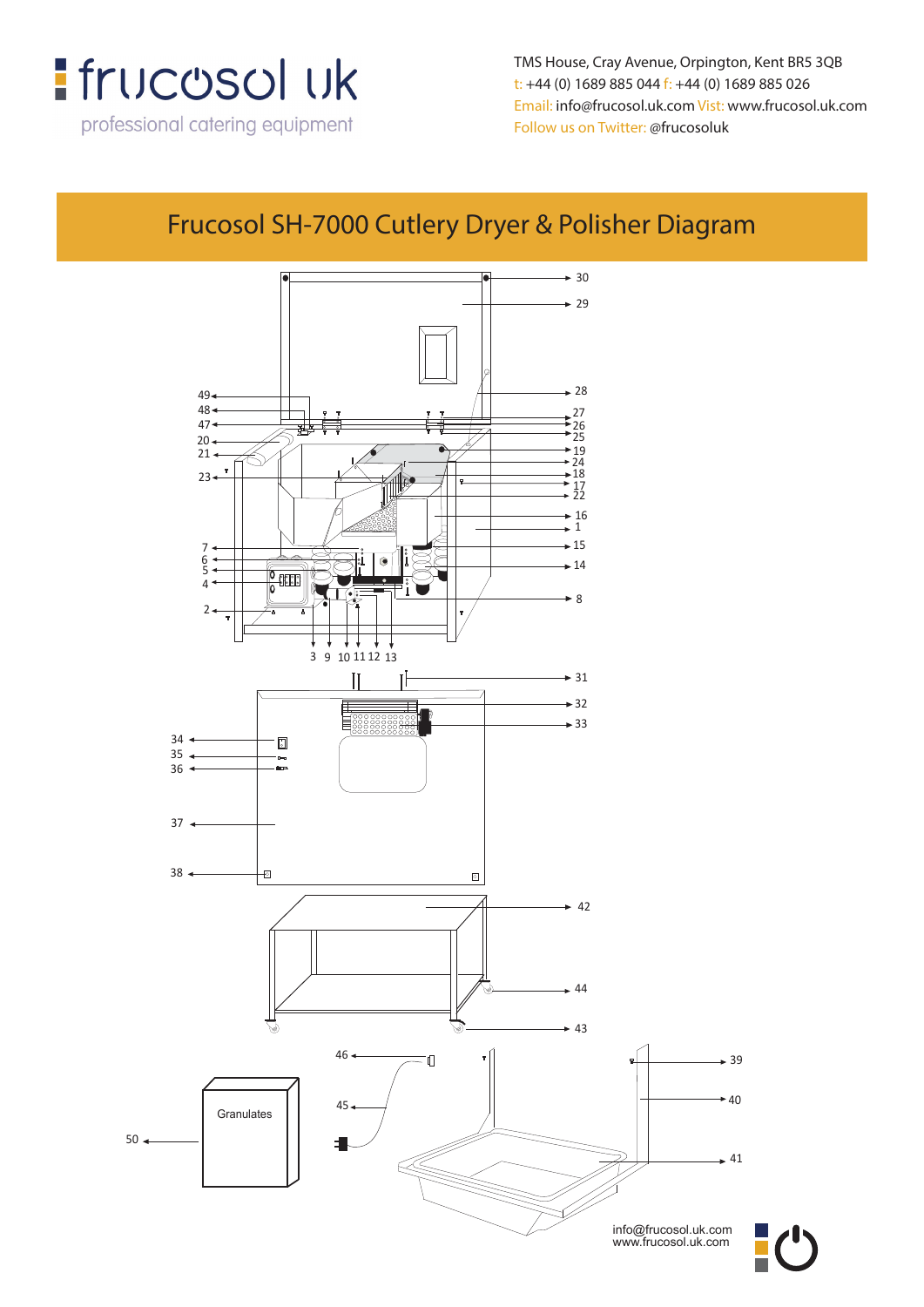## **:** frucosol uk

professional catering equipment

TMS House, Cray Avenue, Orpington, Kent BR5 3QB t: +44 (0) 1689 885 044 f: +44 (0) 1689 885 026 Email: info@frucosol.uk.com Vist: www.frucosol.uk.com Follow us on Twitter: @frucosoluk

## Frucosol SH-7000 Cutlery Dryer & Polisher Diagram

| <b>REF</b>    | <b>NO</b>      | Frucosol SH-3000 Cutlery Dryer & Polisher | Price      |
|---------------|----------------|-------------------------------------------|------------|
| sh7000-001    | $\mathbf{1}$   | <b>Base</b>                               | <b>POA</b> |
| sh7000-002    | $\overline{2}$ | ScrewM5*10                                | £1.20      |
| sh7000-003    | 3              | Junction box support                      | <b>POA</b> |
| sh7000-004    | $\overline{4}$ | Junction box                              | <b>POA</b> |
| sh7000-005    | 5              | Screw M8*35                               | £1.20      |
| sh7000-006    | 6              | <b>Washer M8</b>                          | £1.20      |
| sh7000-007    | 7              | Grower washer M8                          | £1.40      |
| sh7000-008    | 8              | Motor                                     | £660.00    |
| sh7000-008x   |                | Motor X                                   | £1,082.40  |
| sh7000-008x1  |                | Mass peg                                  | £4.40      |
| sh7000-008x2  |                | Motor bearing                             | £70.40     |
| sh7000-009    | 9              | Capacitor                                 | £44.00     |
| sh7000-010    | 10             | Capacitor support                         | <b>POA</b> |
| sh7000-011    | 11             | Screw M5*M10                              | £1.20      |
| sh7000-012    | 12             | <b>Washer M8</b>                          | £1.20      |
| sh7000-013    | 13             | Nut M8                                    | £1.40      |
| sh7000-014    | 14             | Bumper                                    | £41.80     |
| sh7000-015    | 15             | Rubber bumper                             | £13.20     |
| sh7000-016    | 16             | Deposit                                   | £1,540.00  |
| sh7000-016x   |                | Deposit X                                 | £1,980.00  |
| sh7000-016x1a |                | Drilled exit area Xa                      | £94.60     |
| sh7000-016x1b |                | Drilled exit area Xb                      | £94.60     |
| sh7000-016x2  |                | Exit ramp X2                              | £39.60     |
| sh7000-016x3  |                | Entry ramp X3                             | £79.20     |
| sh7000-017    | 17             | <b>Screw M</b>                            | £1.20      |
| sh7000-018    | 18             | Deposit lid                               | £44.00     |
| sh7000-018x   |                | Deposit lid X                             | <b>POA</b> |
| sh7000-019    | 19             | <b>Black screw</b>                        | £8.80      |
| sh7000-020    | 20             | Lamp                                      | £81.40     |
| sh7000-021    | 21             | Lamp holder                               | £85.80     |
| sh7000-022    | 22             | Curtains                                  | <b>POA</b> |
| sh7000-022x   |                | <b>Curtains X</b>                         | £33.00     |
| sh7000-023    | 23             | <b>Curtains support</b>                   | £11.00     |
| sh7000-024    | 24             | Rivet                                     | £1.20      |
| sh7000-025    | 25             | Screw M5*10                               | £1.20      |
| sh7000-026    | 26             | Hinge                                     | £44.00     |
| sh7000-027    | 27             | Washer M5                                 | £1.20      |
| sh7000-028    | 28             | Stainless steel bumper                    | £26.40     |
| sh7000-029    | 29             | Top                                       | <b>POA</b> |
| sh7000-030    | 30             | Rubber top                                | £2.20      |
| sh7000-031    | 31             | Rivet                                     | £1.20      |
| sh7000-032    | 32             | Fan                                       | £117.60    |
| sh7000-032x   |                | Fan X                                     | £117.60    |
| sh7000-033    | 33             | Heating element                           | £48.00     |
| sh7000-033x   |                | heating element X                         | £81.40     |
| sh7000-033x1  |                | Klixon X thermostat                       | £66.00     |